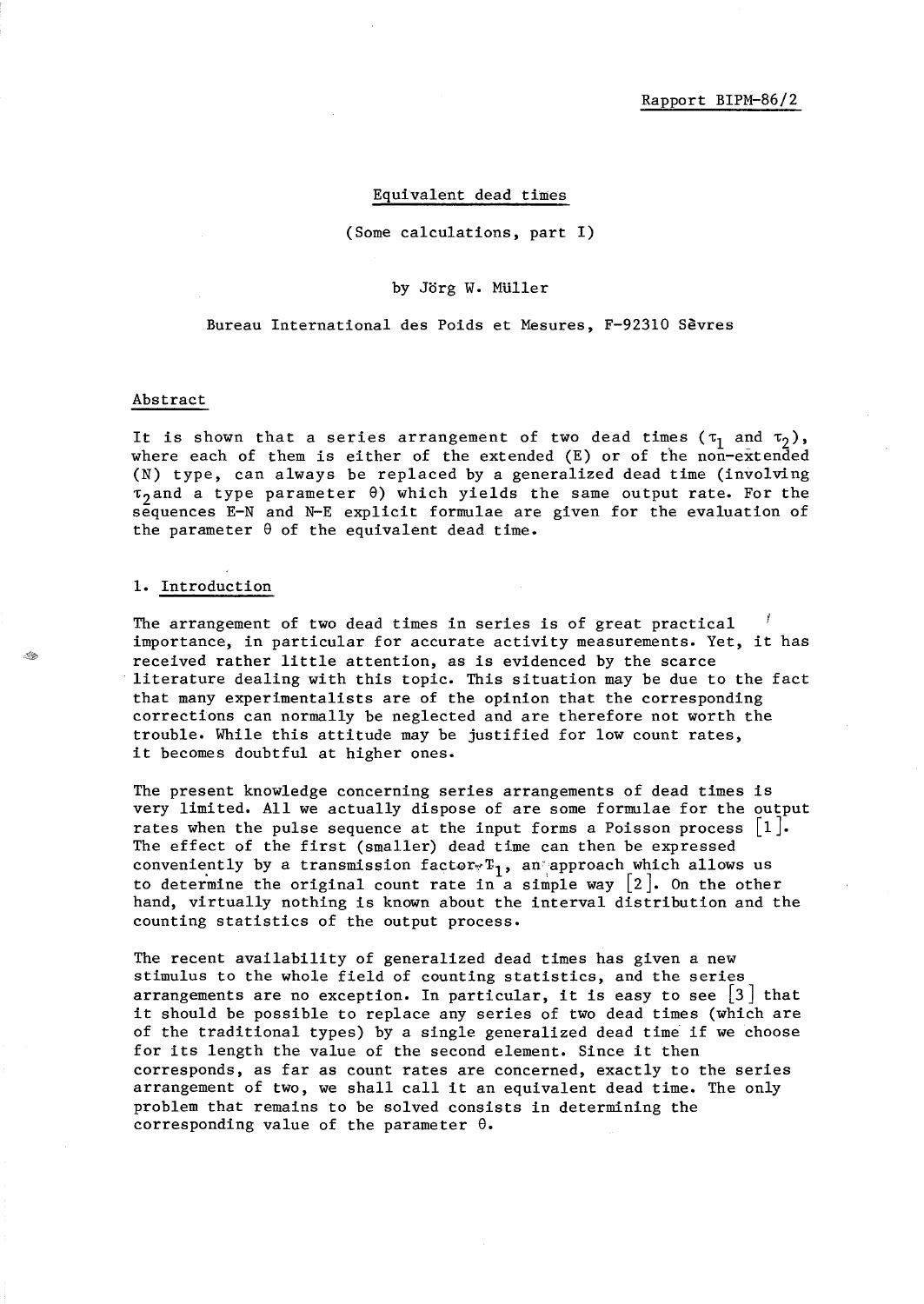The advantage resulting from the replacement of a series arrangement by a (real or fictive) single dead time will be obvious: instead of having to deal with the often rather complicated expressions valid for two dead times in series, the known inversion formula for a generalized dead time or a simple iterative numerical method  $\lceil 4 \rceil$  then readily yields the desired original count rate  $\rho$ , provided that  $\theta$  is known. As the determination of p is achieved by calculation, it will be obvious that no device capable of producing a generalized dead time has to be available for taking advantage of the present approach.

### 2. Method used

. Sep

The approach chosen, for a given set of parameters (count rate  $\rho$  and dead times  $\tau_1$ ,  $\tau_2$  of specified type), to determine the generalized "type parameter"  $\theta$  is straightforward. We use the formula corresponding to the series arrangement chosen (Fig. 1) which yields, for a given input  $\rho$ , the count rate R at the output. On the other hand, the output  $R'$  of a generalized dead time (with parameters  $\tau_2$  and  $\theta$ ) is given by the Takacs formula (see for instance  $[5]$ ). Therefore, equating R with R' will result in an expression for  $\theta$ , the only free parameter.

Ĭ





- a) Two dead times in series (any combination of types),<br> $\overline{H}$ ,  $\overline{H}$ ,  $\overline{H}$ ,  $\overline{H}$ ,  $\overline{H}$ ,  $\overline{H}$ ,  $\overline{H}$ ,  $\overline{H}$ ,  $\overline{H}$ ,  $\overline{H}$ ,  $\overline{H}$ ,  $\overline{H}$ ,  $\overline{H}$ ,  $\overline{H}$ ,  $\overline{H}$ ,  $\overline{H}$ ,  $\overline{$ .with  $\tau_1 ~\leqslant~ \tau_2$ .
- b) A single generalized dead time. If  $\theta$  is chosen such that R' = R, this dead time is said equivalent to the corresponding series arrangement of a).

A possible practical way of finding this "equivalent" value of  $\theta$  would be to apply numerical methods. However, in order to obtain functional relations - although these will in general only be approximate ones  $$ we prefer in what follows to use series developments.

It is well known from the equations (52) to (57) given in  $\lfloor 1 \rfloor$  that the expressions for R are simple only for the two "mixed" arrangements (namely N-E and E-N), but rather complicated for the "pure" cases N-N and E-E. In this first part we shall restrict ourselves to the two simple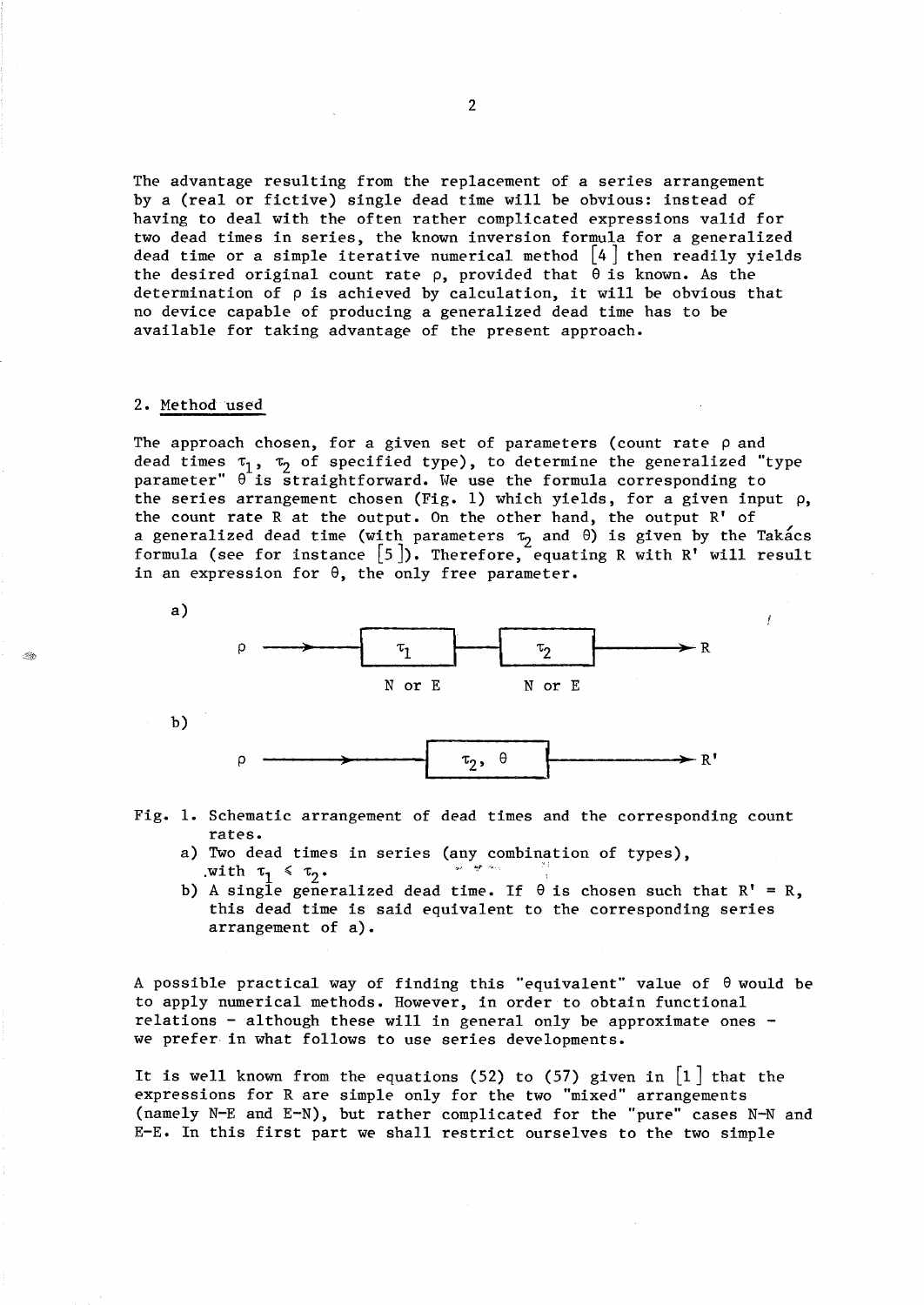cases, leaving the analogous developments for N-N and E-E to a subsequent study. The difficult problems concerning the convergence of our series developments as well as pertinent other mathematical subtleties will not be touched upon in what follows.

For the generalized dead time we recall the relation  $\lceil 5 \rceil$ 

$$
R' = \frac{\theta \rho}{e^{\theta \rho \tau_2} + \theta - 1} \qquad (1)
$$

which will be used in the form of a series development of  $x = \rho \tau_2$ , for which a straightforward calculation gives

$$
\frac{\rho}{R'} = 1 + x + \sum_{j=2}^{\infty} \frac{x^j}{j!} \theta^{j-1} .
$$
 (2)

## 3. The case E-N

For the situation where the first dead time  $\tau_1$  is of the extended type and the second of the non-extended type, we have for the output count rate R the relation  $\lfloor 1 \rfloor$ ł

$$
R = \frac{\rho}{(1-\alpha) x + e^{\alpha x}}, \qquad (3)
$$

where  $\alpha = \tau_1/\tau_2 \leq 1$  and  $x = \rho \tau_2$ .

If written in the form of a power series, we find

$$
\frac{\rho}{R} = 1 + x + \sum_{j=2}^{\infty} \frac{(\alpha x)^j}{j!} .
$$
 (4)

 $\overline{\phantom{a}}$ 

 $\overline{4}$   $\overline{4}$ 

Comparison with the expression (2) valid for a generalized dead time shows that the condition  $R = R'$  requires that:

$$
\sum_{j=2}^{\infty} \frac{(\alpha x)^{j}}{j!} = \sum_{j=2}^{\infty} \frac{x^{j}}{j!} \theta^{j-1}
$$

or likewise, for  $J \ge 0$ , that

$$
\sum_{j=0}^{J} \frac{\alpha^{j+2} x^{j}}{(j+2)!} = \sum_{j=0}^{J} \frac{\theta^{j+1}}{(j+2)!} x^{j}
$$
 (5)

We begin with the value  $J = 0$  which leads immediately to the approximate, but very useful result

$$
\theta \quad \cong \quad \theta_{\mathbf{O}} \qquad = \quad \alpha^2 \quad . \tag{6}
$$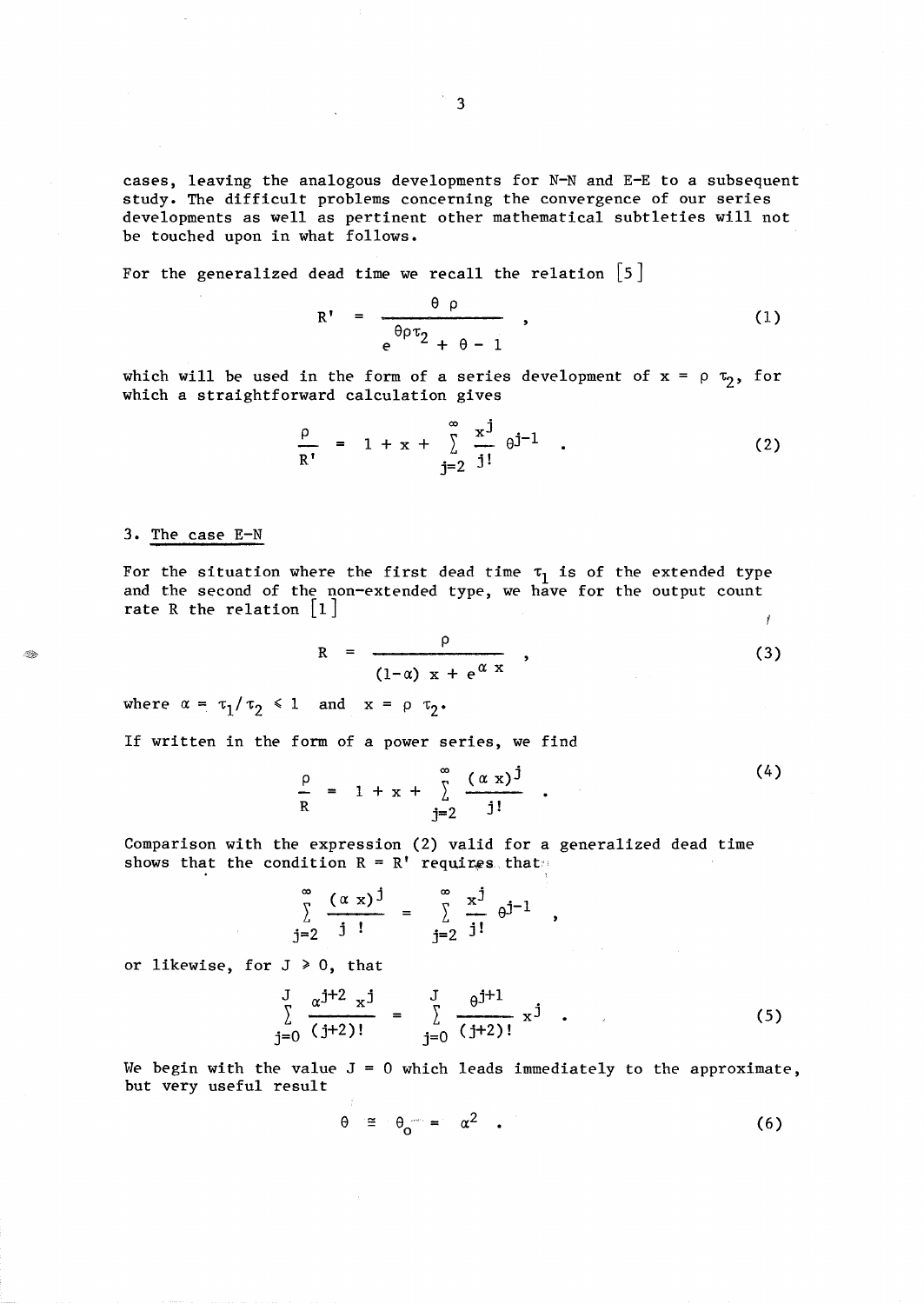Better approximations of  $\theta$ , which will then also be a function of x, can be obtained step by step, for instance by means of the ansatz

$$
\theta \cong \theta_{J} = \theta_{o} \left(1 + \sum_{j=1}^{J} a_{j} x^{j}\right) , \qquad (7)
$$

thus in the form of a power series in x.

For  $J = 1$  equation (5) leads to

$$
\alpha^2 + \frac{1}{3} \alpha^3 x = \theta + \frac{1}{3} \theta^2 x
$$
.

By putting now, according to (7),  $\theta_1 = \theta_0 (1 + a_1 x)$ , we find by a development up to x

$$
\alpha^2 + \frac{1}{3} \alpha^3 x \approx \alpha^2 + \alpha^2 a_1 x + \frac{1}{3} \alpha^4 x
$$

from which one obtains readily

$$
a_1 = \frac{1}{3} \alpha (1 - \alpha) \tag{8}
$$

For  $J = 2$  we find from (5)

E.

$$
\alpha^2 + \frac{1}{3} \alpha^2 x + \frac{1}{12} \alpha^4 x^2 = \theta + \frac{1}{3} \theta^2 x + \frac{1}{12} \theta^3 x^2.
$$

As the previous choice of  $a_1$  guarantees the equality of the terms on both sides up to x, we only have to consider those proportional to  $x^2$ .

Since now  $\theta \cong \theta_2 = \alpha^2 (1 + a_1 x + a_2 x^2)$  and knowing that

$$
\theta_2 \sim \alpha^2 a_2 x^2,
$$
  
\n
$$
\theta_2^2 x \sim \alpha^4 2a_1 x^2
$$
 and  
\n
$$
\theta_2^3 x^2 \sim \alpha^6 x^2,
$$

we have for  $a_2$  the condition

$$
\frac{1}{12} \alpha^{4} \equiv \alpha^{2} a_{2} + \frac{1}{3} \alpha^{4} 2a_{1} + \frac{1}{12} \alpha^{6} .
$$

With (8) this leads to

 $\ddot{\phantom{a}}$ 

$$
a_2 = \frac{1}{\alpha^2} \left[ \frac{1}{12} \alpha^4 - \frac{2}{3} \alpha^4 \frac{1}{3} \alpha (1-\alpha) - \frac{1}{12} \alpha^6 \right]
$$
  
= 
$$
\frac{1}{36} \alpha^2 (1-\alpha) (3-5\alpha).
$$
 (9)

 $\mathcal{L}$ 

 $\mathcal{I}$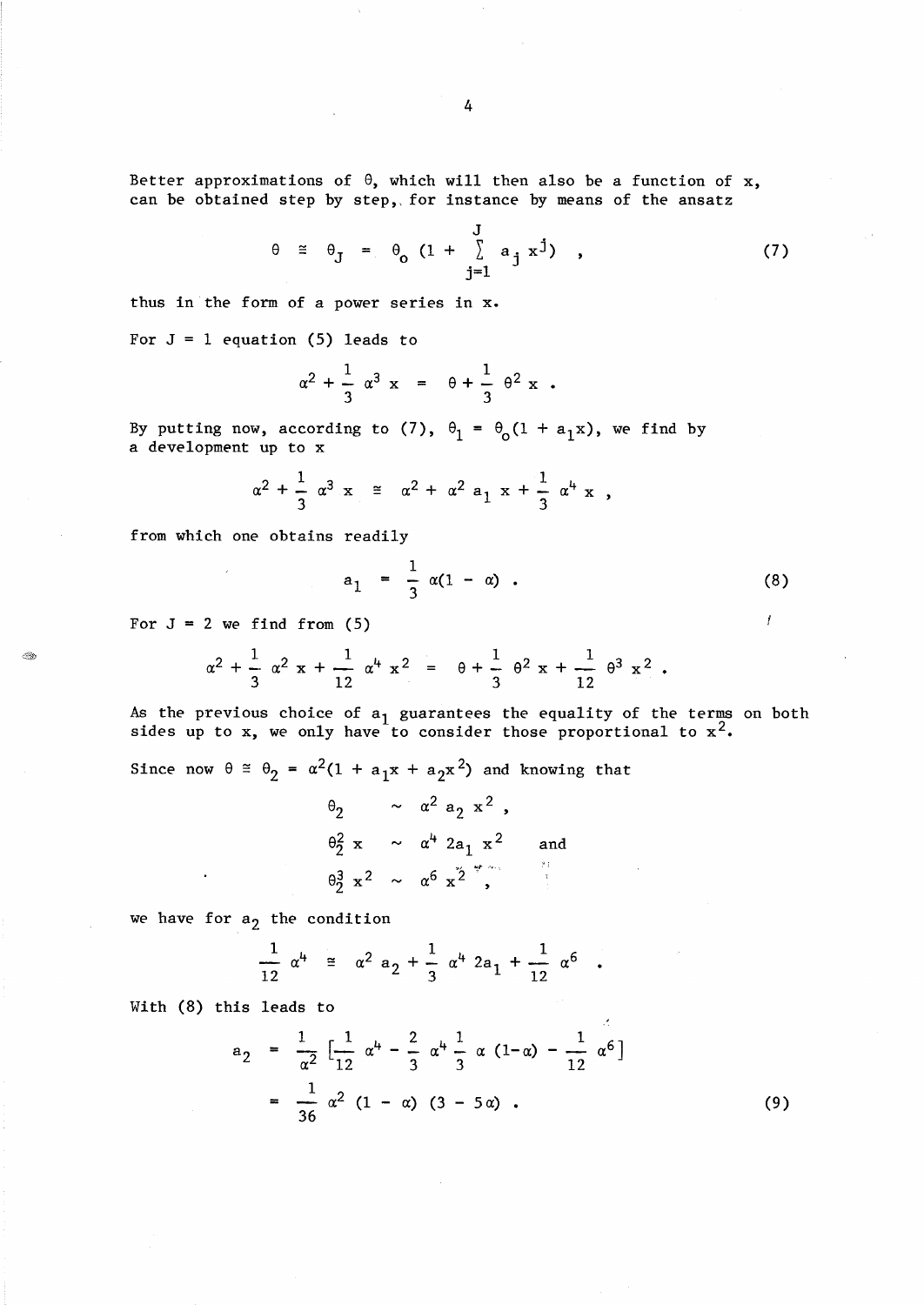These successive approximations can be readily pursued and we have in this way found for  $J = 3$  and 4 the coefficients

$$
a_3 = \frac{1}{540} \alpha^3 (1-\alpha) (9 - 41\alpha + 34\alpha^2) , \qquad (10)
$$

$$
a_4 = \frac{1}{6\ 480} \alpha^4 (1-\alpha) (18-174\alpha+351\alpha^2-193\alpha^3) \quad . \tag{11}
$$

When all these results are substituted into (7), we arrive at our final result for the parameter  $\theta$  of the equivalent dead time, namely

$$
\theta = \alpha^{2} \left\{ 1 + \frac{\alpha}{3} (1-\alpha) \times \left[ 1 + \frac{\alpha}{12} (3 - 5\alpha) \times \frac{\alpha^{2}}{12} \right] + \frac{\alpha^{2}}{180} (9 - 41\alpha + 34\alpha^{2}) \times \frac{1}{2} \right\}
$$
\n
$$
+ \frac{\alpha^{3}}{2 \cdot 160} (18 - 174\alpha + 351\alpha^{2} - 193\alpha^{3}) \times \frac{3}{2} + \dots \right\} ,
$$
\n(12)

valid for a series arrangement of the type E-N.

 $\sim$   $\sim$ 

# 4. The case N-E

 $\sim$ 

For this arrangement of two dead times in series, the ouput count rate R is known  $\begin{bmatrix} 1 \end{bmatrix}$  to be given by

$$
R = \frac{\rho}{1 + \alpha x} e^{-(1 - \alpha)x}, \qquad (13)
$$

 $\sim$ 

 $\overline{\phantom{a}}$ 

 $\boldsymbol{f}$ 

with the same notation as in (3). A series development in powers of x can be found in the following way. We first have

$$
\frac{\rho}{R} = (1 + \alpha x) e^{(1-\alpha)x} = (1 + \alpha x) \sum_{j=0}^{\infty} \frac{[(1-\alpha)x]^j}{j!}
$$
  
= 
$$
\sum_{j=0}^{\infty} \frac{(1-\alpha)^j x^j}{j!} + \alpha \sum_{j=0}^{\infty} \frac{(1-\alpha)^j x^{j+1}}{j!}
$$

and this may be brought into the form

$$
\frac{\rho}{R} = 1 + \sum_{j=1}^{\infty} \frac{(1-\alpha)^j x^j}{j!} + \frac{\alpha}{1-\alpha} \sum_{j=1}^{\infty} \frac{j(1-\alpha)^j x^j}{j!}
$$
  
=  $1 + \sum_{j=0}^{\infty} \frac{(1-\alpha)^{j+1} x^{j+1}}{(j+1)!} + \frac{\alpha}{1-\alpha} \sum_{j=0}^{\infty} \frac{(j+1) (1-\alpha)^{j+1} x^{j+1}}{(j+1)!}$ 

Â.

 $\mathbf{b}$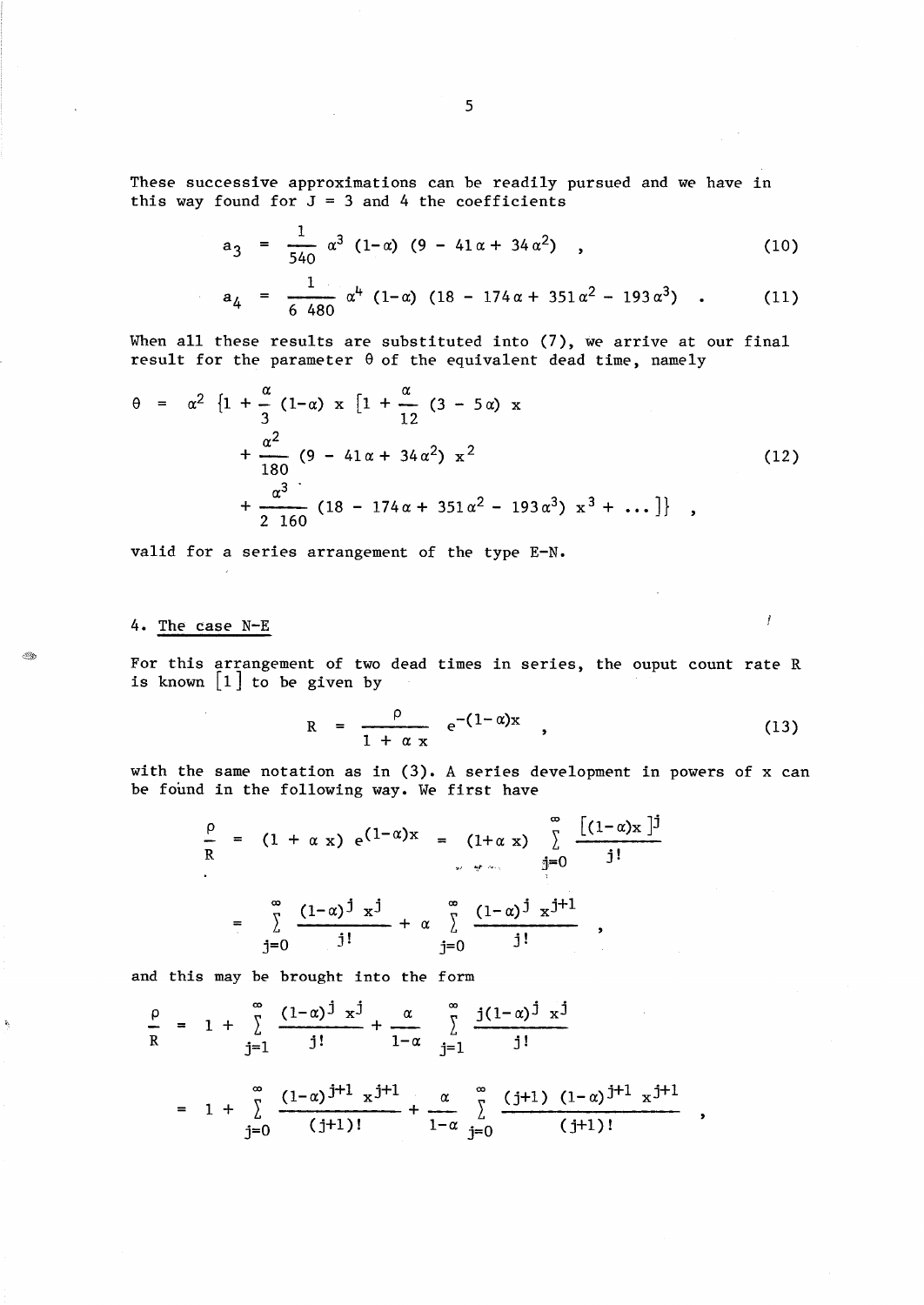thus finally

$$
\frac{\rho}{R} = 1 + \sum_{i=0}^{\infty} \frac{x^{j+1}}{(j+1)!} (1-\alpha)^{j} (1+j\alpha) . \qquad (14)
$$

A comparison of this result with the output  $\rho/R'$  of a generalized dead time, which may be written in the form

$$
\frac{\rho}{R'} = 1 + \sum_{j=0}^{\infty} \frac{\theta^{j}}{(j+1)!} x^{j+1} , \qquad (2')
$$

shows that the equality  $R = R'$  requires that

$$
\sum_{j=1}^{\infty} \frac{(1-\alpha)^j}{(j+1)!} (1+j\alpha) x^{j+1} = \sum_{j=1}^{\infty} \frac{\theta^j}{(j+1)!} x^{j+1} .
$$
 (15)

Hence, if (14) and (2') should be identical up to order  $x^{J+2}$ , we must demand that (for  $J \ge 0$ )

$$
\sum_{j=0}^{J} \frac{(1-\alpha)^{j+1}}{(j+2)!} \left[1 + (j+1)\alpha\right] x^{j} = \sum_{j=0}^{\infty} \frac{\theta^{j+1}}{(j+2)!} x^{j} . \qquad (16)
$$

For  $J = 0$ , equation (16) leads readily to

$$
\theta \cong \theta_{0} = 1 - \alpha^{2} \tag{17}
$$

Let us now look for better approximations to  $\theta$ . This can be done in a way similar to that employed previously for the case E-N. This time it is convenient to use the ansatz

$$
\theta \cong \theta_{J} = b_{0} + \sum_{j=1}^{J} b_{j} x^{j}, \qquad (18)
$$

with  $b_0 = 1 - \alpha^2$ .

For  $J = 1$  one finds for  $\theta$  the condition

$$
1-\alpha^2 + \frac{2}{3!} (1-\alpha)^2 (1+2\alpha) x = \theta + \frac{2}{3!} \theta^2 x
$$
.

By putting for  $\theta$  the approximation  $\theta_1 = b_o + b_1$  x and developping up to linear terms. in x we find

$$
1 - \alpha^2 + \frac{1}{3} (1 - \alpha)^2 (1 + 2\alpha) x \leq b_0 + b_1 x + \frac{1}{3} b_0^2 x
$$
  
=  $1 - \alpha^2 + b_1 x + \frac{1}{3} (1 - \alpha^2)^2 x$ 

 $\mathbb{Z}_p$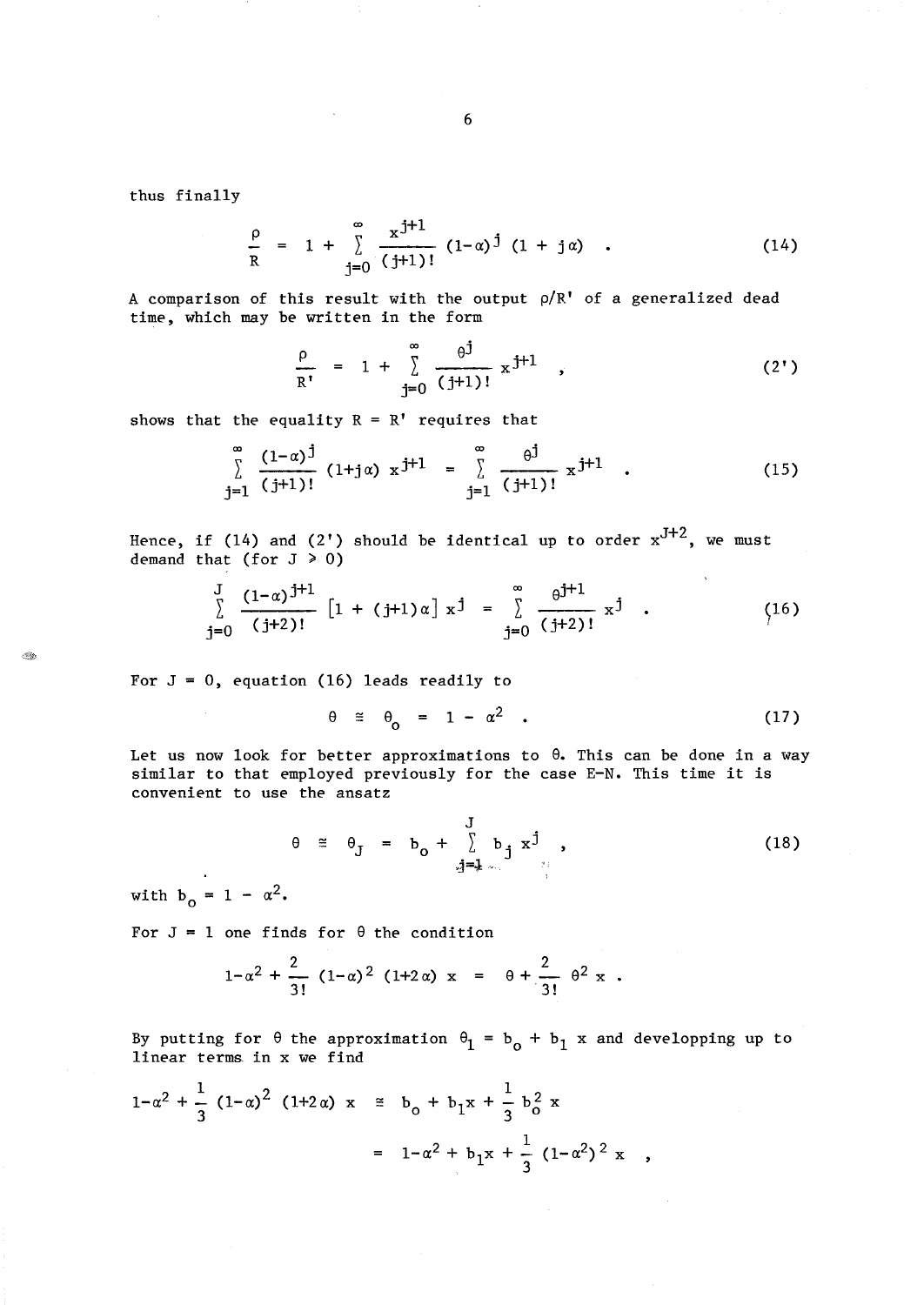hence

$$
b_1 = \frac{1}{3} (1-\alpha)^2 (1-2\alpha) - \frac{1}{3} (1-\alpha^2)^2 = -\frac{1}{3} \alpha^2 (1-\alpha)^2.
$$
 (19)

For J = 2 we likewise put  $\theta = \theta_2 = b_o + b_1x + b_2x^2$ . For the determination of  $b_2$  it is again sufficient to consider the terms proportional to  $x^2$ , for which we have

$$
\theta_2 \sim b_2 x^2 ,
$$
  
\n
$$
\theta_2^2 x \sim 2 b_0 b_1 x^2
$$
 and  
\n
$$
\theta_2^3 x^2 \sim b_0^3 x^2 .
$$

Hence, the coefficient  $b_2$  can be obtained from the condition

Hence, the coefficient b<sub>2</sub> can be obtained from the condition  
\n
$$
\frac{1}{12} (1-\alpha)^3 (1+3\alpha) x^2 = \theta_2 + \frac{1}{3} \theta_2^2 x + \frac{1}{12} \theta_2^3 x^2,
$$
\nthus  
\n
$$
\frac{1}{12} (1-\alpha)^3 (1+3\alpha) = b_2 + \frac{2}{3} b_0 b_1 + \frac{1}{12} b_0^3,
$$
\nfrom which we find, after some elementary rearrangements, that  
\n
$$
b_2 = \frac{1}{12} (1-\alpha)^3 (1+3\alpha) + \frac{2}{9} \alpha^2 (1-\alpha^2) (1-\alpha)^2 - \frac{1}{12} (1-\alpha^2)^3
$$

Ê.

from which we find, after some elementary rearrangements, that

$$
b_2 = \frac{1}{12} (1-\alpha)^3 (1+3\alpha) + \frac{2}{9} \alpha^2 (1-\alpha^2) (1-\alpha)^2 - \frac{1}{12} (1-\alpha^2)^3
$$
  
= 
$$
-\frac{1}{36} \alpha^2 (1-\alpha)^3 (1-5\alpha) .
$$
 (20)

In an analogous way the coefficients of the corrective terms proportional to  $x^3$  and  $x^4$  have been determined as

$$
b_3 = \frac{1}{540} \alpha^2 (1-\alpha)^4 (1 + 14\alpha - 34\alpha^2) \quad \text{and} \quad (21)
$$

 $\mathbf{f}$  :

$$
b_4 = \frac{1}{6\ 480} \alpha^2 (1-\alpha)^5 (4+\alpha^3 \alpha - 1^2 23 \alpha^2 + 193 \alpha^3) \quad . \tag{22}
$$

Hence, for a series arrangement N-E of two dead times, the parameter  $\theta$  of

the equivalent generalized dead time is given up to fourth order in x by  
\n
$$
\theta = (1-\alpha) \{1+\alpha - \frac{\alpha^2}{3} (1-\alpha) x [1 + \frac{(1-\alpha)}{12} (1 - 5\alpha) x - \frac{(1-\alpha)^2}{180} (1 + 14\alpha - 34\alpha^2) x^2 - \frac{(1-\alpha)^3}{2160} (1 - 3\alpha - 123\alpha^2 + 193\alpha^3) x^3 + ... \}.
$$
\n(23)